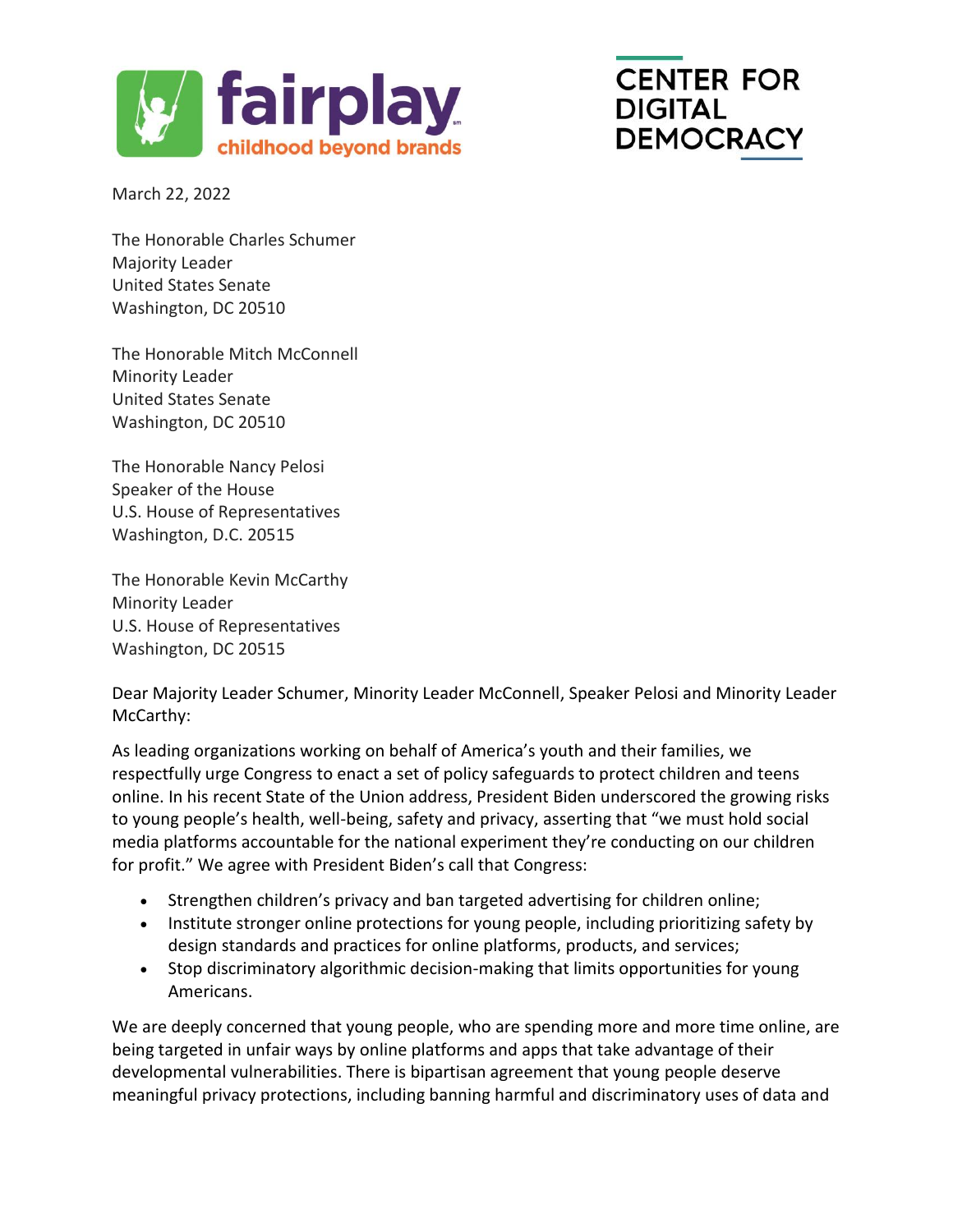enacting regulations that require digital service providers to ensure the health, safety, and wellbeing of children and teens in the design of their products and services.

Digital platforms have become vital spaces for learning, socializing, and relaxing. Children and teens should be able to engage freely with this environment without being manipulated into spending more time online, spending more money, watching ads targeted to their vulnerabilities, surrendering more data, or engaging with content that undermines their wellbeing.

The current unregulated business model for digital media is fundamentally at odds with children's wellbeing. Digital platforms are designed to maximize revenue, and design choices that increase engagement and facilitate data collection, all of which put children at risk. Data gathered on young people, which can include information about their race, ethnicity, religion, income and network of friends, can be used in discriminatory ways that may harm their access to opportunities and services. It is estimated that online advertising firms hold 72 million data points on the average child by the time they reach the age of 13, allowing marketers to target children's vulnerabilities with extreme precision[.](https://docs.google.com/document/d/1r9yvLT2ZKTkpv5NQTNO7nTwbi3UDiOCmE13FyL3RWzE/edit#bookmark=id.ovydouefa9el)<sup>1</sup> And algorithms designed to maximize engagement often promote harmful content, often aimed at young people's greatest vulnerabilities, such as their interest in dieting or self-harm[.](https://docs.google.com/document/d/1r9yvLT2ZKTkpv5NQTNO7nTwbi3UDiOCmE13FyL3RWzE/edit#bookmark=id.u031yr7iaxxc)<sup>2</sup>

Excessive use of digital media use and social media is linked to a number of risks for children and adolescents[,](https://docs.google.com/document/d/1r9yvLT2ZKTkpv5NQTNO7nTwbi3UDiOCmE13FyL3RWzE/edit#bookmark=id.o7ze5xv8f68) including obesity, lower psychological wellbeing, decreased happiness,  $s$ decreased quality of sleep[,](https://docs.google.com/document/d/1r9yvLT2ZKTkpv5NQTNO7nTwbi3UDiOCmE13FyL3RWzE/edit#bookmark=id.9jim48yr73be) $\omega$  depression, $\epsilon$  and increases in suicide-related outcomes such as suicidal ideation, plans, and attempts[.](https://docs.google.com/document/d/1r9yvLT2ZKTkpv5NQTNO7nTwbi3UDiOCmE13FyL3RWzE/edit#bookmark=id.9c0vu27dzvh6)<sup>®</sup> Fifty-nine percent of US teens have reported being bullied on social media[,](https://docs.google.com/document/d/1r9yvLT2ZKTkpv5NQTNO7nTwbi3UDiOCmE13FyL3RWzE/edit#bookmark=id.w8w2yla41w50)<sup>10</sup> an experience which has been linked to increased risky behaviors such as smoking and increased risk of suicidal ideation[.](https://docs.google.com/document/d/1r9yvLT2ZKTkpv5NQTNO7nTwbi3UDiOCmE13FyL3RWzE/edit#bookmark=id.5hpksnrihl3u) $\mathbb{1}$ 

The pressure to spend more time on digital media platforms and maximize interactions with other users also puts children at risk from predation. Twenty-five percent of 9- to 17-year-olds report having had an online sexually explicit interaction with someone they believed to be an adult[.](https://docs.google.com/document/d/1r9yvLT2ZKTkpv5NQTNO7nTwbi3UDiOCmE13FyL3RWzE/edit#bookmark=id.nk0joz1cayv1)<sup>12</sup>

In order to protect children and teen's privacy, better support youth mental health and wellbeing, and create a safer online environment for young people, we call on Congress to pass legislation that:

- Protects children and teens wherever they are online, not just on "child-directed" sites;
- Expands privacy protections to all minors;
- Bans targeted (surveillance) advertising to young people;
- Prohibits algorithmic discrimination of children and teens;
- Establishes a duty of care that requires digital service providers to both make the best interests of children a primary design consideration, and to prevent and mitigate harms to minors;
- Requires platform to turn on the most protective settings for minors by default;
- Provides greater resources for enforcement by the Federal Trade Commission.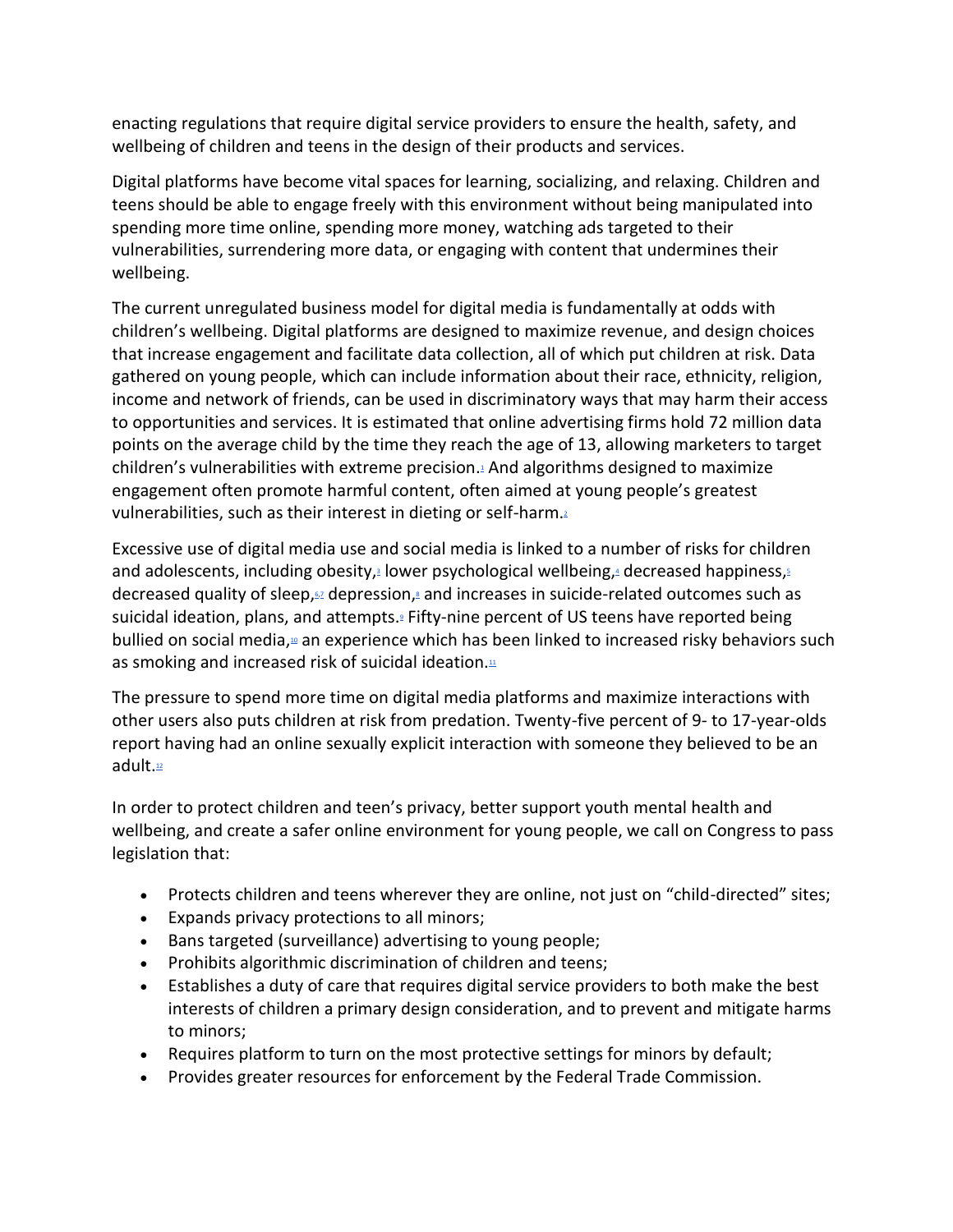There will never be a better time to pass legislation to protect young people online.The Facebook whistleblower's revelations about the ways technology platforms prioritize profits over children's wellbeing make it clear that congressional action is needed. Parents from across the political spectrum want Congress to do more to protect children online[.](https://docs.google.com/document/d/1r9yvLT2ZKTkpv5NQTNO7nTwbi3UDiOCmE13FyL3RWzE/edit#bookmark=id.lvzvdol26xgn)<sup>13</sup>

Congress has the ability to make children safer, give parents and caregivers peace of mind, and promote an internet that serves children, rather than taking advantage of them. We urge you to use that power, and create the internet American children and teens deserve.

*If you have any questions or would like to speak with members of our coalition about the concerns raised herein, please contact David Monahan at Fairplay* (david@fairplayforkids.org).

Sincerely,

Accountable Tech Alana Institute American Academy of Pediatrics American Association of Child and Adolescent Psychiatry American Psychological Association Becca Schmill Foundation Berkeley Media Studies Group Brave Movement: End Childhood Sexual Violence Center for Digital Democracy Center for Humane Technology Center for Online Safety Center for Science in the Public Interest Children and Screens: Institute of Digital Media and Child Development ChildFund International Coalition for Healthy School Food Common Sense Consumer Action Consumer Federation of America Consumer Federation of California Darkness to Light Eating Disorders Coalition for Research, Policy & Action ECPAT-USA Electronic Privacy Information Center (EPIC) Enough Is Enough Exposure Labs, Creators of The Social Dilemma Fairplay Friends of the Earth Global Hope 365 Holistic Moms Network Interfaith Center for Corporate Responsibility (ICCR) Juggernaut Project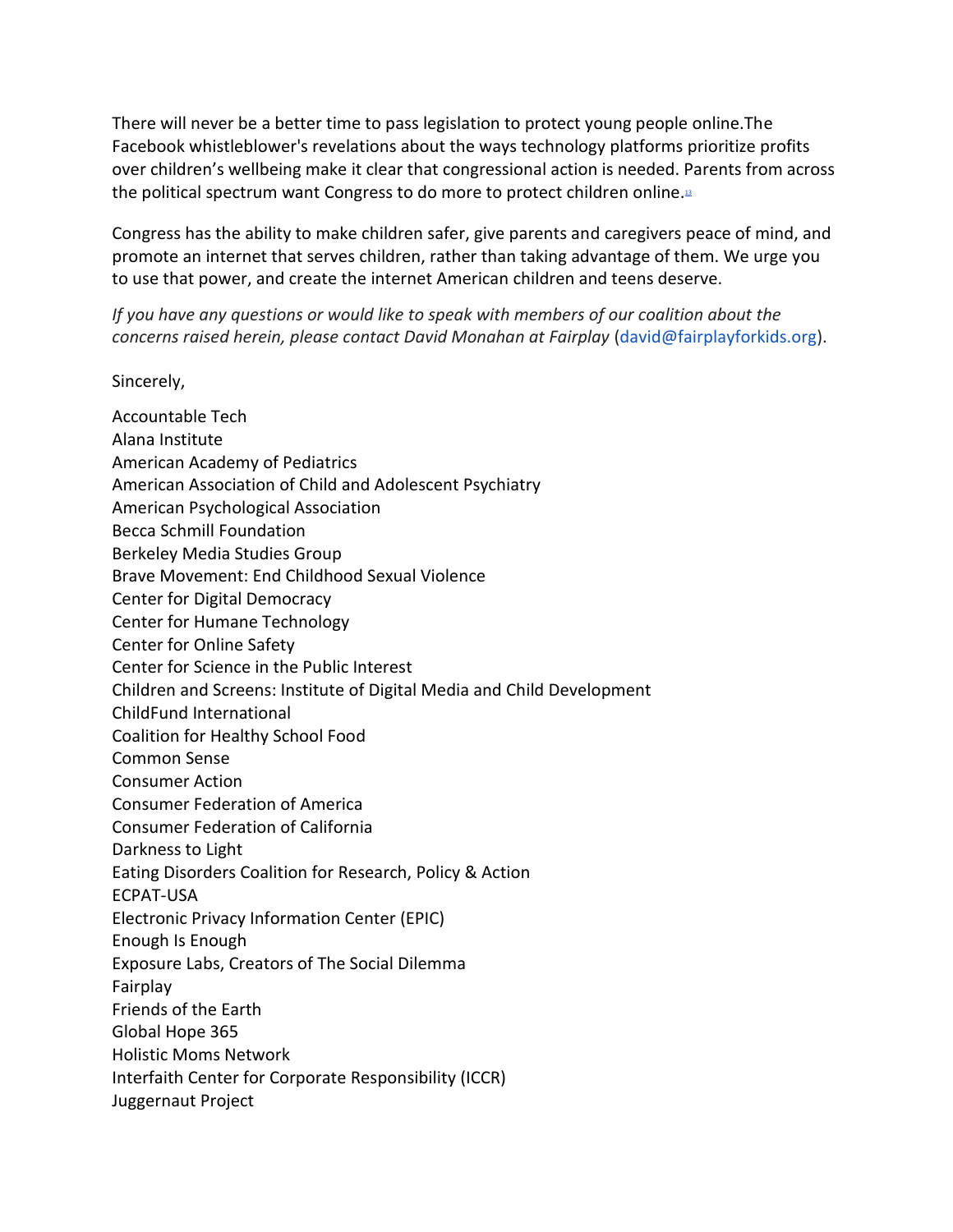Keep Kids Safe LookUp.live Lynn's Warriors Massachusetts Parent-Teacher Association Me2B Alliance Media Education Foundation Mental Health America National Alliance to Advance Adolescent Health National Alliance for Eating Disorders National Association of Pediatric Nurse Practitioners National Center on Sexual Exploitation National Eating Disorders Association Network for Public Education Parent Coalition for Student Privacy Parents Television and Media Council ParentsTogether Peace Educators Allied for Children Everywhere, Inc. Project HEAL Protect Young Eyes Public Citizen Public Good Law Center REDC Consortium 5Rights Foundation SNAP Network Society for Adolescent Health and Medicine Stop Predatory Gambling and the Campaign for Gambling-Free Kids Tech Oversight Project Tech Transparency Project Turning Life On UltraViolet U.S. PIRG WithAll Youth Villages

cc: Honorable Maria Cantwell Honorable Roger Wicker Honorable Frank Pallone, Jr. Honorable Cathy McMorris Rodgers